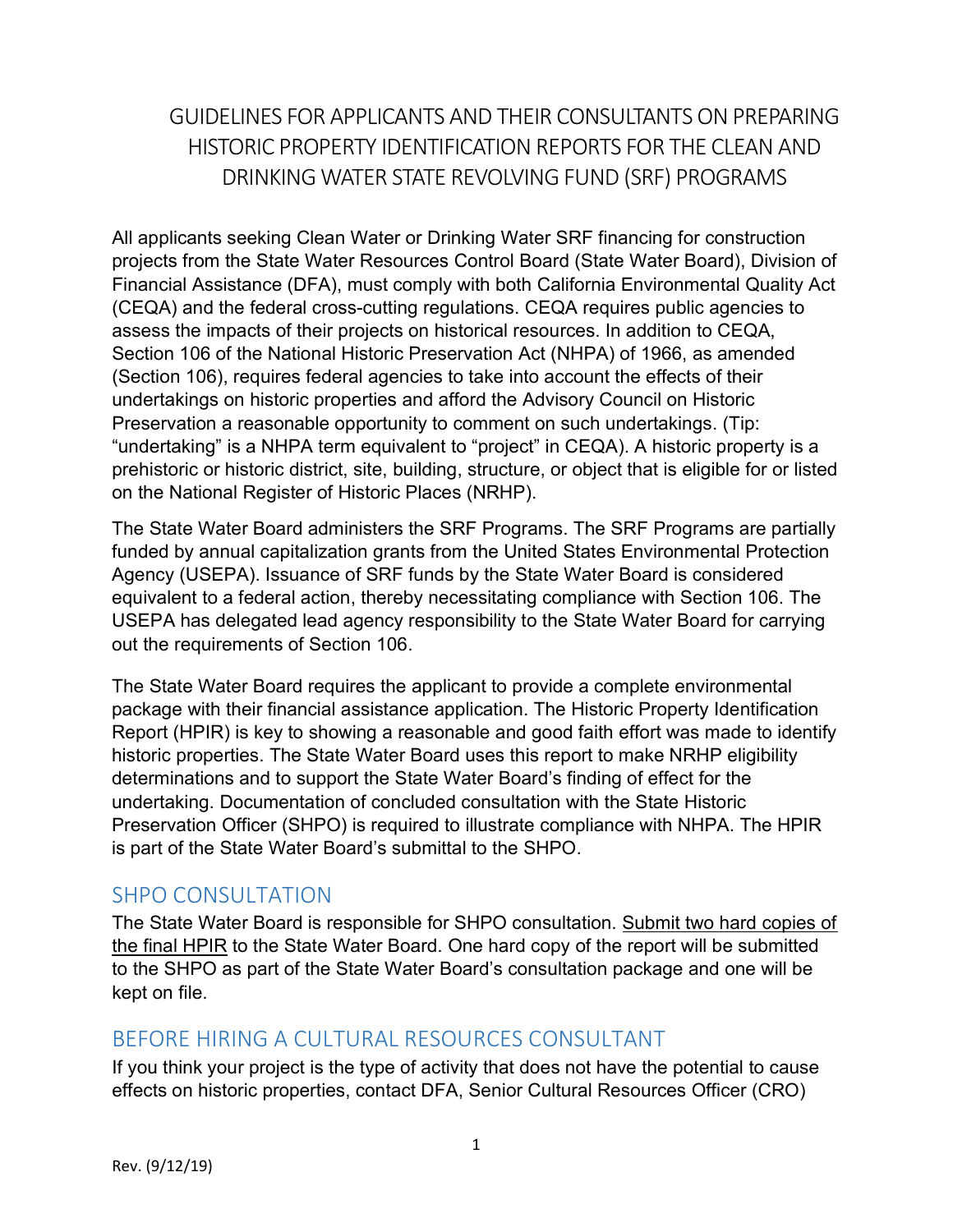before contracting a cultural resources consultant. This decision is based on the nature of the undertaking, not on the presence or absence of cultural resources. If the State Water Board determines the undertaking does not have the potential to cause effects, no further study is required. Projects like this would likely involve no ground disturbance, no modification of buildings, and be exempt under CEQA (e.g. replacing standard meters with AMR meters or re-coating tank interiors).

 If the CRO determines that the undertaking is a type of activity that has the potential to cause effects, an HPIR will be required, even if the project is exempt from CEQA. Many applicants may have already had a cultural resources report completed for CEQA compliance. Those reports may be used to partially fulfill the requirements of Section 106. Be aware that cultural resources reports written for CEQA assessments often need to be revised or supplemented with additional information to meet NHPA requirements, especially when resources are present in the project footprint (called the area of potential effects [APE] in NHPA).

## PROFESSIONAL QUALIFICATION STANDARDS

 The HPIR must be prepared by a Principal Investigator(s) who meets the Secretary of the Interior's Standards for Professional Qualifications (SIPQS; 62 FR 33708-33723) in the discipline most relevant to the resource types likely to be in the study area. For example, if the undertaking is located in a city center, a qualified architectural historian may be most appropriate. On the other hand, if an undertaking is located in an area that may have Native American archaeological sites, a qualified archaeologist should be employed. Some undertakings may require more than one expertise. The SIPQS is available at https://www.gpo.gov/fdsys/pkg/FR-1997-06-20/pdf/97-16168.pdf.

 The report must be attributed to an author and the author must summarize their SIPQS in the report. It is important to note that a graduate degree in the appropriate field and a year full-time experience as a supervisor is required (62 FR 33708-33723). Using unqualified personnel for fieldwork is not acceptable unless accompanied in the field by a SIPQS supervisor.

## HISTORIC PROPERTIES IDENTIFICATION REPORT CONTENTS

 To comply with NHPA and assist applicants and their consultants, the DFA has prepared these guidelines to help expedite the review and consultation process. Reports not meeting these guidelines will delay the environmental review process.

 The HPIR should be a stand-alone document that includes all supporting documentation in the appendices. If the applicant is using information from more than one cultural report, there should be an accompanying explanation of how they relate. A new map showing the APE with resources from all the reports may need to be produced to tie it all together as one submittal.

 The State Water Board is responsible for the finding of effect. The HPIR only needs to identify historic properties.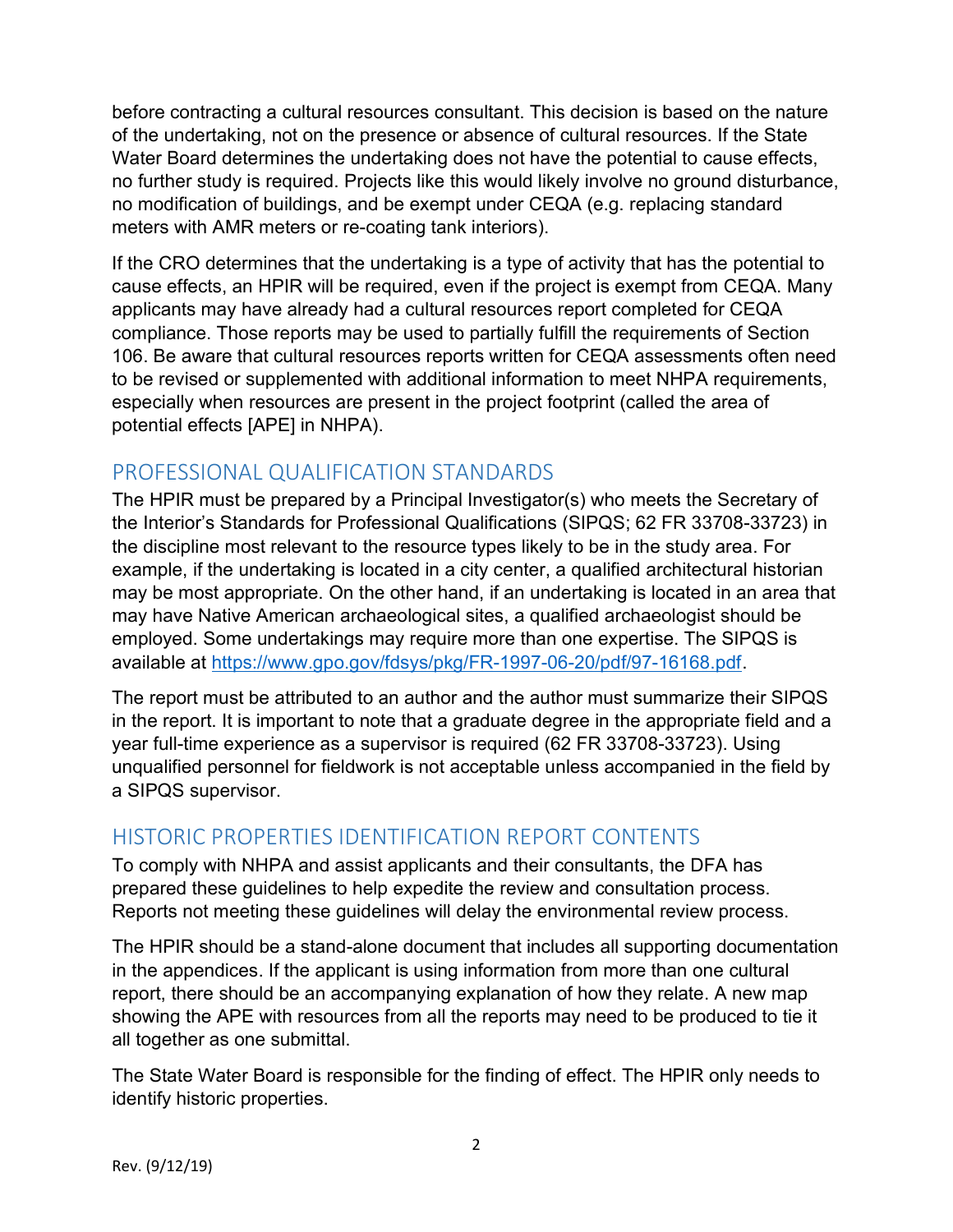The following is an outline of topics that should be included in the HPIR:

**Summary of Findings** – This is a succinct synopsis of the report findings, located before the Table of Contents. It is an abstract of the report.

Table of Contents and Table and Figure lists- This allows the reviewer to quickly find information they seek and helps speed up the review process.

 Undertaking Description – The undertaking description should include the basic purpose and need and a description and location of the work. It does not need to have technical specifications.

Undertaking Vicinity Map – A map showing the undertaking vicinity or an inset map showing the undertaking location in relation to cities and known landmarks should be included in the report.

Area of Potential Effects - The APE must be described in both horizontal and vertical terms (belowground and aboveground elevation) and should include all components of the undertaking that have the potential to effect cultural resources, such as, construction footprint, staging areas, borrow areas, spoils locations, utility tie-ins, new access roads, vibrations, and visual effects, if applicable. The APE can be contiguous or discontinuous (Tip: If the undertaking is in the early design phase and the exact footprint isn't known, you should start by delineating a "study area", the largest area where work may be done. It is more time efficient to scale a study area down to an APE rather than to add new areas later.)

 NOTE – When the APE crosses a historic property, the entire property should be included in the APE, because if part of the property is affected, all of the property, either directly or indirectly, is also affected. See OHP guidance on the APE http://ohp.parks.ca.gov/pages/1071/files/106Checklist\_2018\_Apr.pdf.

APE Map(s) – The APE map is one of the most important pieces of the HPIR. Provide a map showing the whole APE in an appropriate scale. If there are resources in or near the APE, the APE map should also show all identified resources from both the records search and the survey. The APE and resources should be depicted on one map and additional detail maps may be appropriate when there are resources in or adjacent to the APE. APE detail maps should be depicted at a more detailed scale on an aerial background clearly labeled with APE elements, primary numbers, and street names if appropriate. The entire APE doesn't need to be depicted that way, only the areas that are in or close to resources. At a minimum, maps must have a north arrow, scale bar, scale text, legend, figure number, and title. Resources should also be labeled. Maps produced in GIS are highly encouraged as are digital record search results.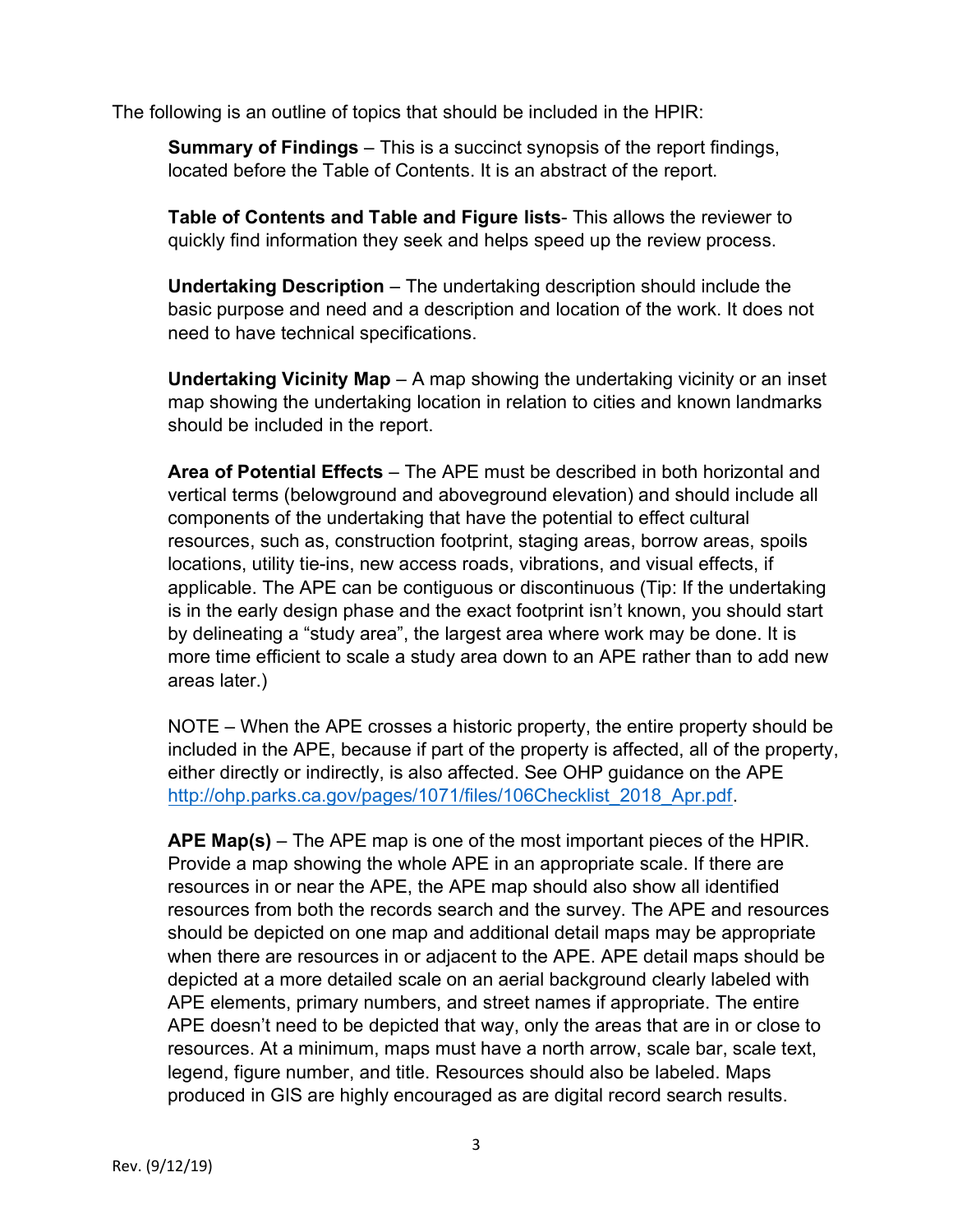Natural and Cultural Context - A discussion of the undertaking's prehistoric and historic context should be proportionate to the resources identified. Context aids in identification and is also necessary for evaluation. Provide context that is applicable to the study area and resources identified.

Literature Review - At a minimum, the literature review should include a records search from the appropriate regional Information Center of the California Historical Resources Information System with GIS maps of resources and reports (Hand-drawn records search maps are strongly discouraged). Pre-field research should also include a review of historic-era maps (e.g. General Land Office Survey Plats, USGS topographic quadrangles, Rancho maps, Sanborn Fire Maps, official county maps etc. as appropriate).

 Tribal and Additional Consulting Party Coordination – Contact the Native American Heritage Commission and request a Sacred Lands File search of the study area or APE and a Native American contact list. Send letters to the tribes and other interested parties, such as local historical societies, with the undertaking description, map, and contact information. Use the State Water Board provided Applicant 106 Template

Letter\_template\_tribal\_info.docx) for tribal notification letters if possible. Follow- up all letters with a phone call or email to make sure the parties received the information and to answer questions and receive comments. Document all correspondence in a tracking table, like the one provided on our website, and include all correspondence in an appendix to the report. Lack of responses must also be documented. https://www.waterboards.ca.gov/water\_issues/programs/grants\_loans/docs/nahc

Field Inspection Methods and Results- Tailor the field methodology to the APE conditions and kinds of resources that may be present. Describe the ground visibility, kind of survey, and transect intervals if used. If only part of the APE was surveyed either provide a map of the portion that was surveyed or describe it accurately enough for someone else to map it. Document all potential historic properties on the appropriate Department of Parks Recreation 523 forms.

NRHP Eligibility– Evaluate all prehistoric and historic-era sites, districts, buildings, structures, objects, and sites of religious and cultural significance in the APE that are 50 years old or older, that have not already had a consensus determination and are potentially significant for the NRHP. A cultural resource is a prehistoric or historic district, site, structure, or object that is at least 50 years old, regardless of historical significance. To qualify as a historic property, it must meet at least one of the four eligibility criteria listed in 36 CFR Section 60.4 and retain sufficient integrity. https://www.nps.gov/nr/publications/bulletins/nrb15/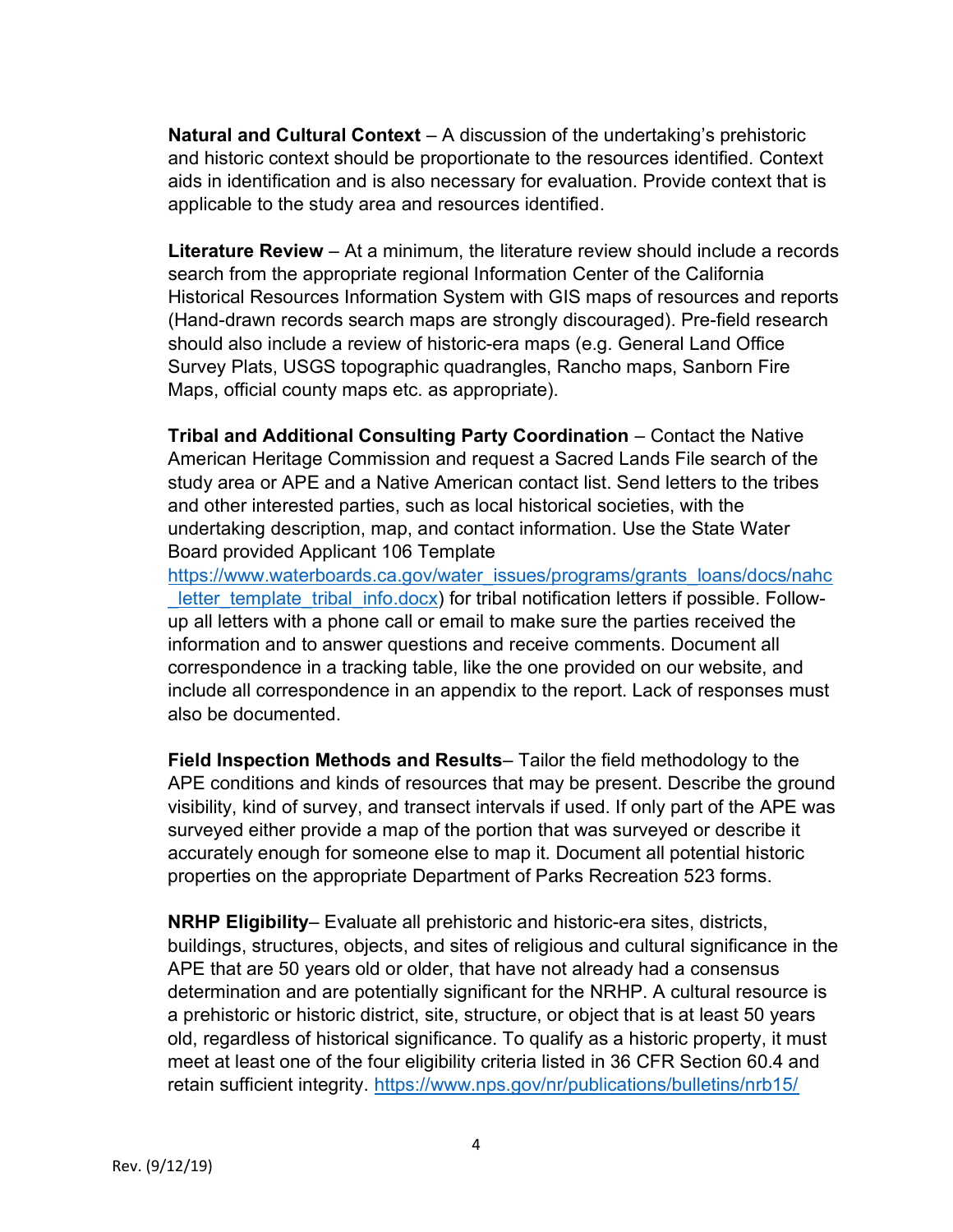Evaluations by qualified individuals in the appropriate fields must address each of the four criteria for each resource. If one of the criteria or more apply, the seven characteristics of integrity should also be discussed. A concise and rational argument for or against eligibility must be made for each resource. Recommendations without justification or an appropriate level of research are not acceptable.

 NOTE: You must evaluate the entire resource, even if only a part of it is in the APE. If that is not feasible for reasons including, lack of access to private property or the scope of the resource is outside the scope of the undertaking, estimated boundaries may be used to set reasonable limits. Boundaries should be based on historic maps or other documentation, and the reasoning behind the estimations explained. Discuss possible solutions with the CRO.

Appendices – Records Search Appendix: All records search data should be provided, including record search letter, maps of previously recorded resources and surveys, all site records from the record search that are in or adjacent to the APE, and Office of Historic Preservation Archaeological Determinations of Eligibility and Historic Properties Directory printouts. Tribal Outreach Appendix: Include the NAHC Sacred Lands File Search request and NAHC response, letters to and from tribes, copies of email responses from tribes, and a communications log detailing all correspondence including follow-up phone calls.

#### PRECAUTIONS

 The following are common areas where cultural resources reports prepared for CEQA fall short of what is required under Section 106.

- A potential historic property is identified in the APE, but not evaluated. A cultural resource is not a historic property until it has been evaluated and found to be historically significant. If a resource is evaluated, it must also be documented on DPR forms.
- Evaluating a portion of a site or district is not acceptable. If an undertaking effects part of a historic property, it affects the whole property. The whole property must be evaluated. There are a few exceptions. If evaluation of a large property isn't feasible, discuss with the CRO.
- The APE is deemed "highly sensitive for buried archaeological sites" and monitoring is recommended as a mitigation. If the APE is highly sensitive for buried sites, additional analysis including sub-surface testing will likely be required. Monitoring may not be used as a substitute for thorough identification efforts.